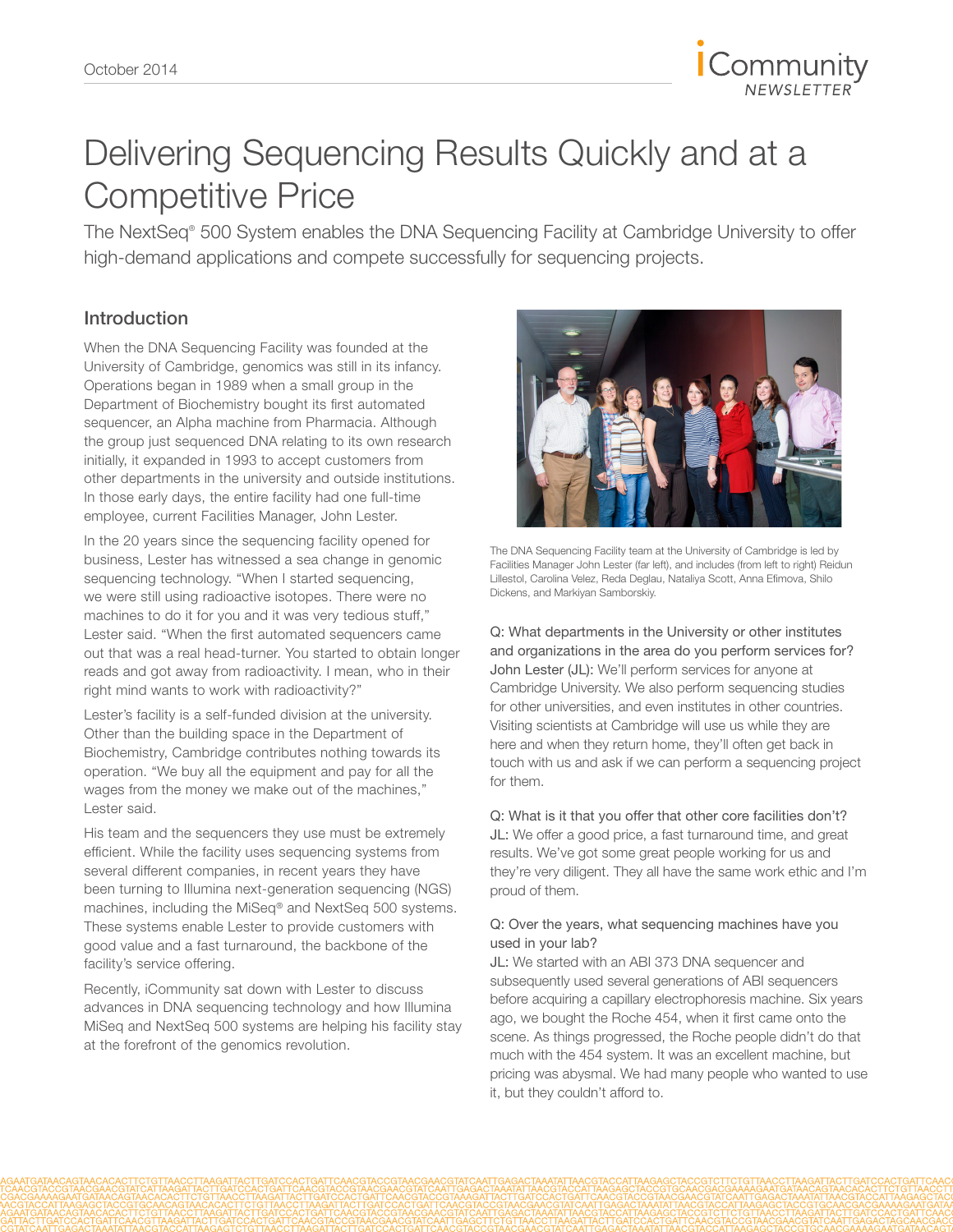#### Q: What made you decide to purchase your first Illumina sequencing system?

JL: We started to look into Illumina machines because we had more customers asking us to provide them with Illumina data. The HiSeq® systems are very large output machines, and while they suited huge projects in large institutes, they didn't necessarily suit providers like us who cater to researchers who have a smaller data requirement. With a HiSeq system, you have to wait a long time to fill them up, yet most of our customers just want a little bit of data. We were hearing stories of nine-month lead times, which never fit in with our ethos of providing quick results. We generally have a very fast turnaround, and that's always been an important consideration. Our customers always come first – quality with fast turnaround. Nine months is just too long to wait in research.

We kept looking at other things, but nothing really was suitable until Illumina introduced the MiSeq system. When we saw it was so easy to use, we dove in and purchased one.

#### Q: Why did you decide to purchase a NextSeq 500 system?

JL: We had the MiSeq system and knew how easy it was to run with its cartridges and everything. We also knew that we wanted a system that completed sequencing runs in a day and not one that takes two weeks. The NextSeq 500 system fits our needs perfectly.

When Illumina announced it, we said 'this is for us' and ordered one the same day. We were the first people in Europe to get one. We now have a couple of MiSeq systems and the NextSeq 500 system, and it's going well.

### "Science exists on speed these days. We want to be there for our customers."

#### Q: Given the fact that you're a self-contained core lab, how important was the run cost in your decision?

JL: It's important because we want to be able to compete with companies like BGI in China. A lot of people here were sending their sequencing projects to China. If we can do it for the same price, I think they'd rather have results in a week rather than in two or three weeks' time. Science exists on speed these days. We want to be there for our customers.

With the NextSeq 500 system, we can deliver quick results at a competitive price. It's performed brilliantly. The running costs are so low that it puts us in place to undercut our competition on price. We're certainly looking forward to reaping the benefits of that.

Q: How did the installation of the NextSeq 500 system go? JL: The NextSeq 500 system was installed and we started using it almost the same day. In fact, the installations of the MiSeq and NextSeq 500 systems went very well. These are good solid platforms and we've had no problem with them at all.

"Now that we have the NextSeq 500 system, we can compete with core laboratories and deliver results quickly at a competitive price."

#### Q: What kinds of sequencing do you perform for your customers?

JL: Anything they want. We sequence *de novo* organisms, usually bacterial, but we do some fungal, and perform amplicon sequencing. In the future, our lab will be conducting large scale *de novo* work where we'll be sequencing large numbers of genomes. The NextSeq 500 system will be ideal for those projects.

For customers that want a larger amount of data, we use the NextSeq 500 system. We've done a lot of whole-genome sequencing, mainly 8 Mb genomes. RNA-Seq work is popular and more people are requesting it.

#### Q: What library preparation kits are you using with the NextSeq 500 System?

JL: Nextera<sup>®</sup> Library Prep kits are fast and very popular. They're easy to set up and quick to run. We also have people who request that we use TruSeq® Library Prep kits. It all depends on what the customer wants.

#### Q: Have you seen the number of sequencing projects grow now that you have the NextSeq 500 System?

JL: We've expanded the types of projects we're doing. Before the NextSeq, we were getting inquiries for projects that the MiSeq system couldn't handle. Now that we have the NextSeq 500 system we can compete with core laboratories and deliver results quickly at a competitive price.

I think sequencing begets sequencing. Certainly the MiSeq is becoming increasingly popular and I think in due course so will the NextSeq 500 system.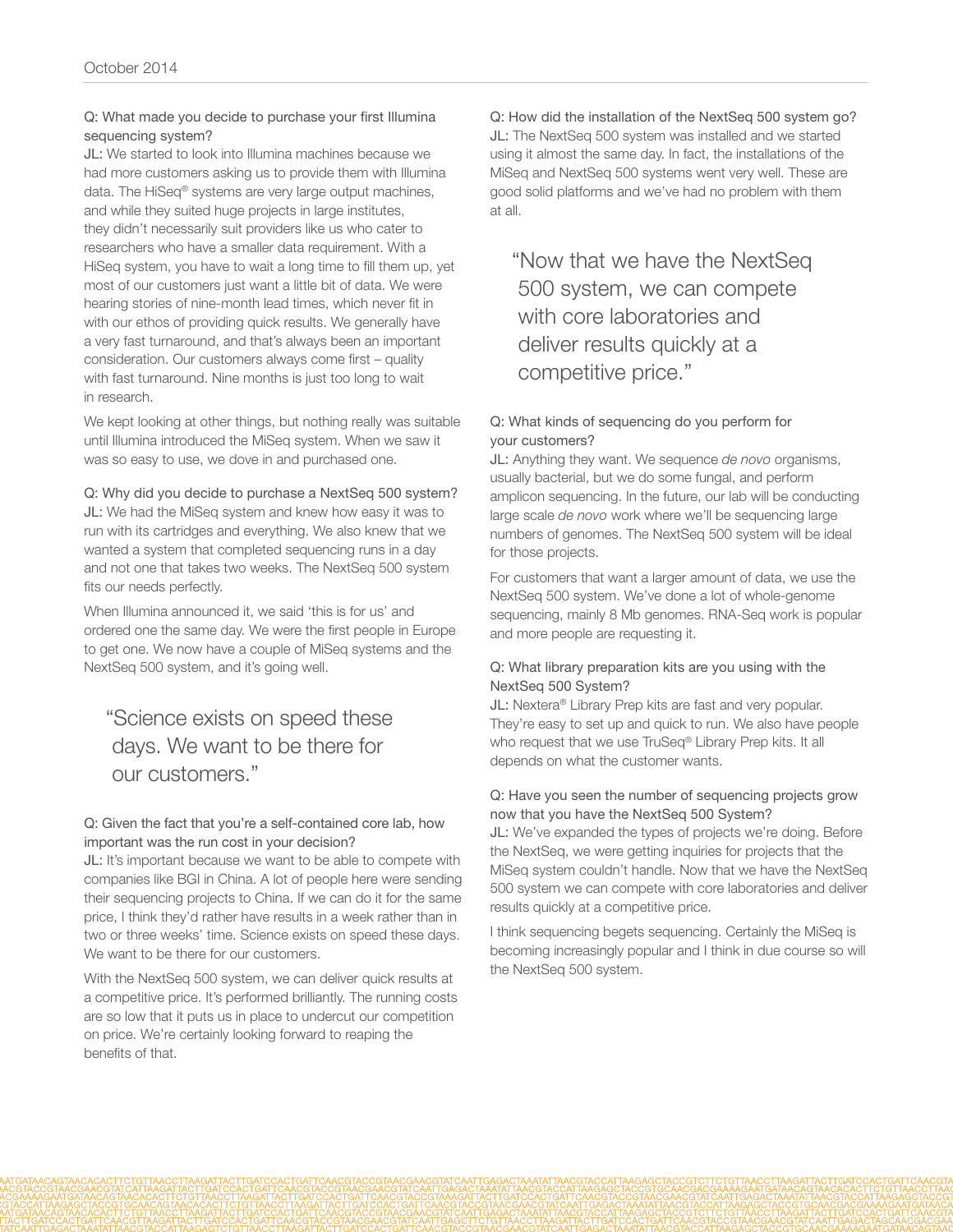#### Q: Could you have imagined a decade ago that sequencing systems could accomplish what the NextSeq 500 system can?

JL: Easily. It's been in the cards for a long time. The size of sequencers is really going to become smaller. The police are already starting to use portable sequencers to perform roadside DNA sequencing of suspects and to identify people.

I think sequencers will become a fairly basic thing, just like computers are now. No one really understands NGS, but everyone will use it. People want to have their own genomes sequenced. There are a number of reasons why. Some want to see what DNA mutations there may be in their genomes. Others want to know about where they've come from. There are many questions people would like to know about themselves that can be answered by genome sequencing.